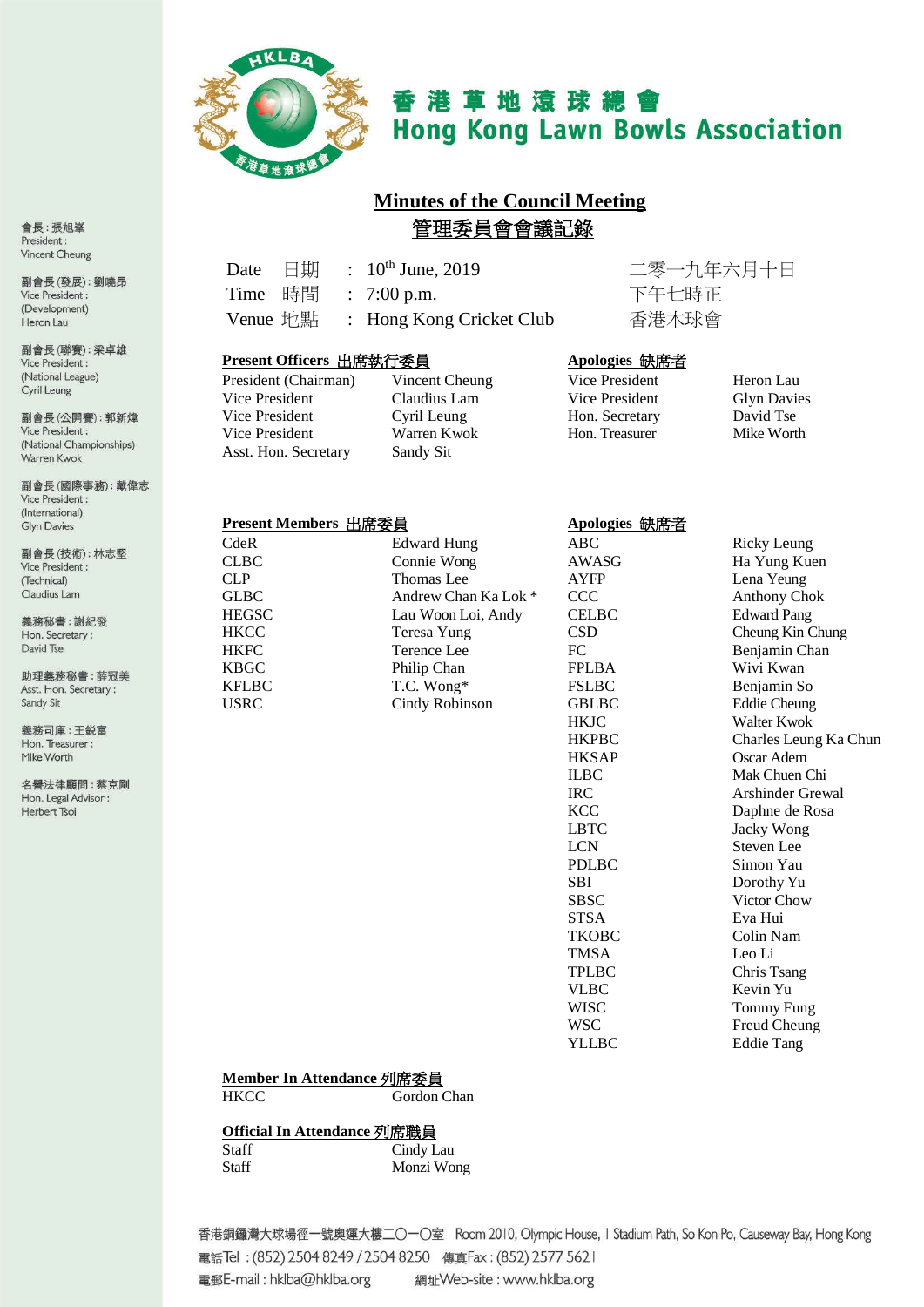## **1. ACCEPTANCE OF PREVIOUS MINUTES**

The minutes of the council meeting held on 29<sup>th</sup> April, 2019, having been circulated to all members of the Council of Management, were taken as read, confirmed, and approved.

## **2. MATTERS ARISING**

None.

## **3. CORRESPONDENCE**

- 3.1 2019 World Junior Under 25 Championships **Date:** 3-6 December, 2019 **Venue:** England, U.K. **Organizer:** World Bowls
	- $\triangleright$  HKLBA would support the event and send a team to participate in the event
- 3.2 Kuala Lumpur Twin Tower International Lawn Bowls Open Fours Championship 2019 **Date:** 20-25 August, 2019 **Venue:** Kuala Lumpur, Malaysia **Organizer:** Bowls Kuala Lumpur
	- $\triangleright$  As this event was still waiting for World Bowls sanction, HKLBA would discuss it further after it was sanctioned by the World Bowls.

## **4. TREASURER'S REPORT**

The Treasurer's report was tabled to all Councilors at the meeting.

## **5. NATIONAL LEAGUE**

## 5.1 League panel ruling

As observed the rulings below, the penalties were imposed mainly on WISC women teams. The League panel had sent a warning to WISC to highlight LBA's concern. If WISC continues using bowlers from other side of same division, the League Panel would likely refer the case to the Disciplinary Panel for action.

- Deduct two points from CLP-C for using two substitutes on one team in the resumed match M02102
- Deduct two points from WISC-A for a bowler from other side of same division played in W0251. Award one point to HKPBC-B as the defaulting team drew with the opponent.
- Deduct two points from WISC-B for two bowlers coming from other side of same division played in W0252. Award two points to GBLBC-B as their team lost to defaulting team.
- Deduct two points from WISC-B for one bowler wearing inappropriate shoes in M03102.
- Deduct two points from WISC-A for a bowler coming from other side of same division played in W0352.
- Deduct two points from WISC-B for a bowler coming from other side of same division played in W0354.
- Deduct six points from WISC-A for three bowlers coming from other side of same division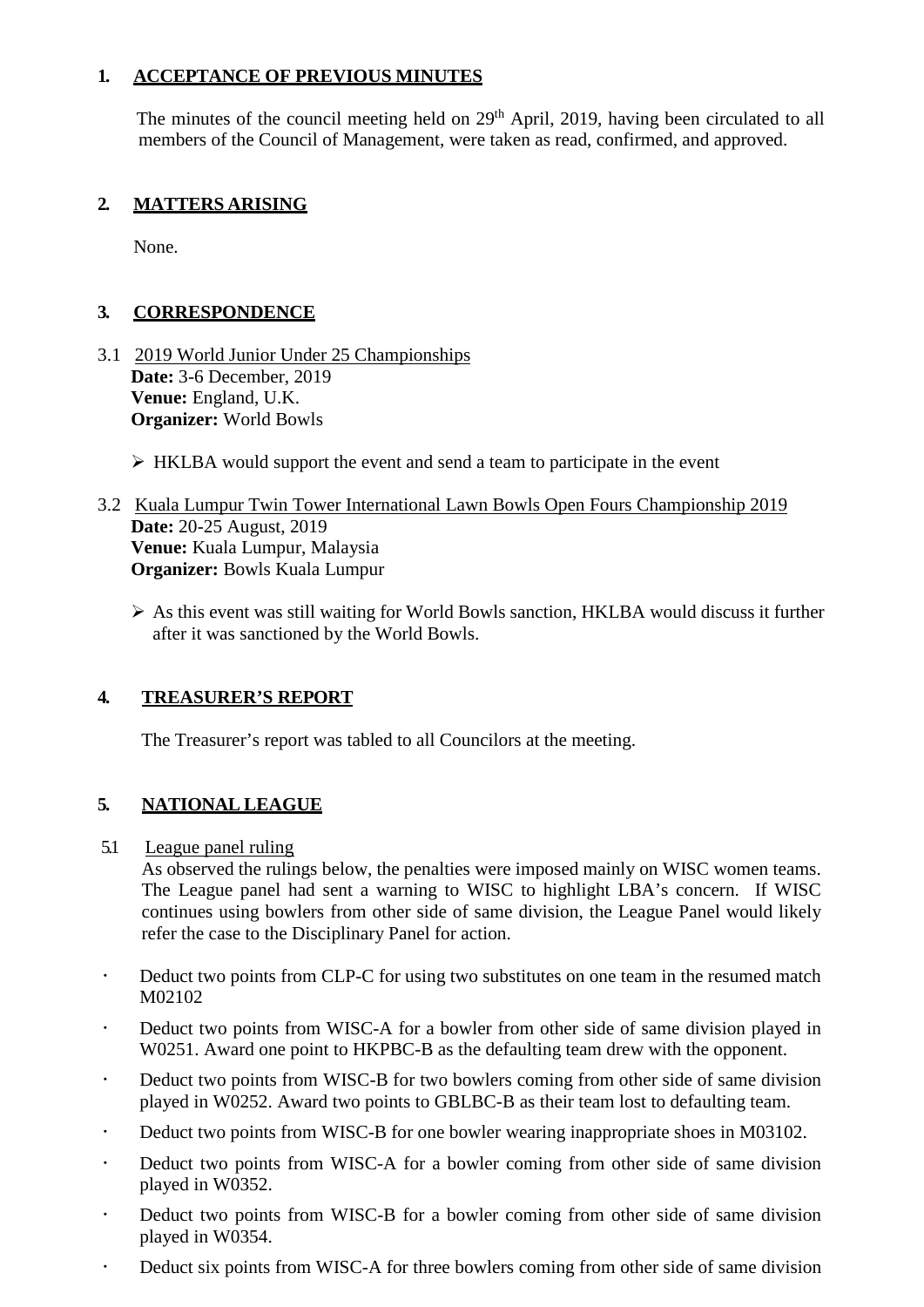played in W0452.

 Deduct four points from IRC-D for a registered bowler of IRC-C played down in M05094 and M06094 respectively.

# **6. NATIONAL COMPETITION**

## 6.1 Green Use

VP (National Championships) would like to thank HKFC and IRC for providing venues for the National Championship 2019.

## 6.2 Reschedule of the Finals Day

As the traffic condition of the planned Finals Day (1 July, 2019) might be affected by petition march, the Finals Day would be rescheduled for 7 July, 2019. The venue would still be at CdeR.

## **7. DEVELOPMENT**

None.

# **8. TECHNICAL**

8.1 Siu Lek Yuen Bowling Green Maintenance Work

To prevent any injury happening again, LCSD would arrange the maintenance work on the ditches and the work was expected to complete in mid-August 2019.

In response to KFLBC enquiry whether boundary thread would be provided in SLY, VP (Technical) advised that most venues today would follow a global trend in dispensing with boundary thread. KBGC also suggested to remove all the boundary thread for the indoor greens, VP (Technical) agreed and would follow up with LCSD.

GLBC pointed out that Rink 4-6 of SLY bowling green had serious puddles after the rain. HKLBA would follow up with LCSD.

## 8.2 Siu Lek Yuen Bowling Green Locker Arrangement

Works on the lockers in SLY was on-going and would be completed in mid-July 2019. HKLBA would distribute the lockers to various relevant clubs when they became ready for use. GLBC enquired whether the venue could arrange spaces for the icebox. HKLBA would follow up this enquiry with LCSD.

- 8.3 Level 2 Coaching Course The training course for Level 2 Coach had started and coaches would submit their assignment by next week.
- 8.4 Umpire Training Course One of the candidates had passed the exam and would take part in the green exam.

# **9. INTERNATIONAL**

9.1 Hong Kong Team had already departed for Australia to participate in the Asia Pacific Championships as from 15 June, 2019.